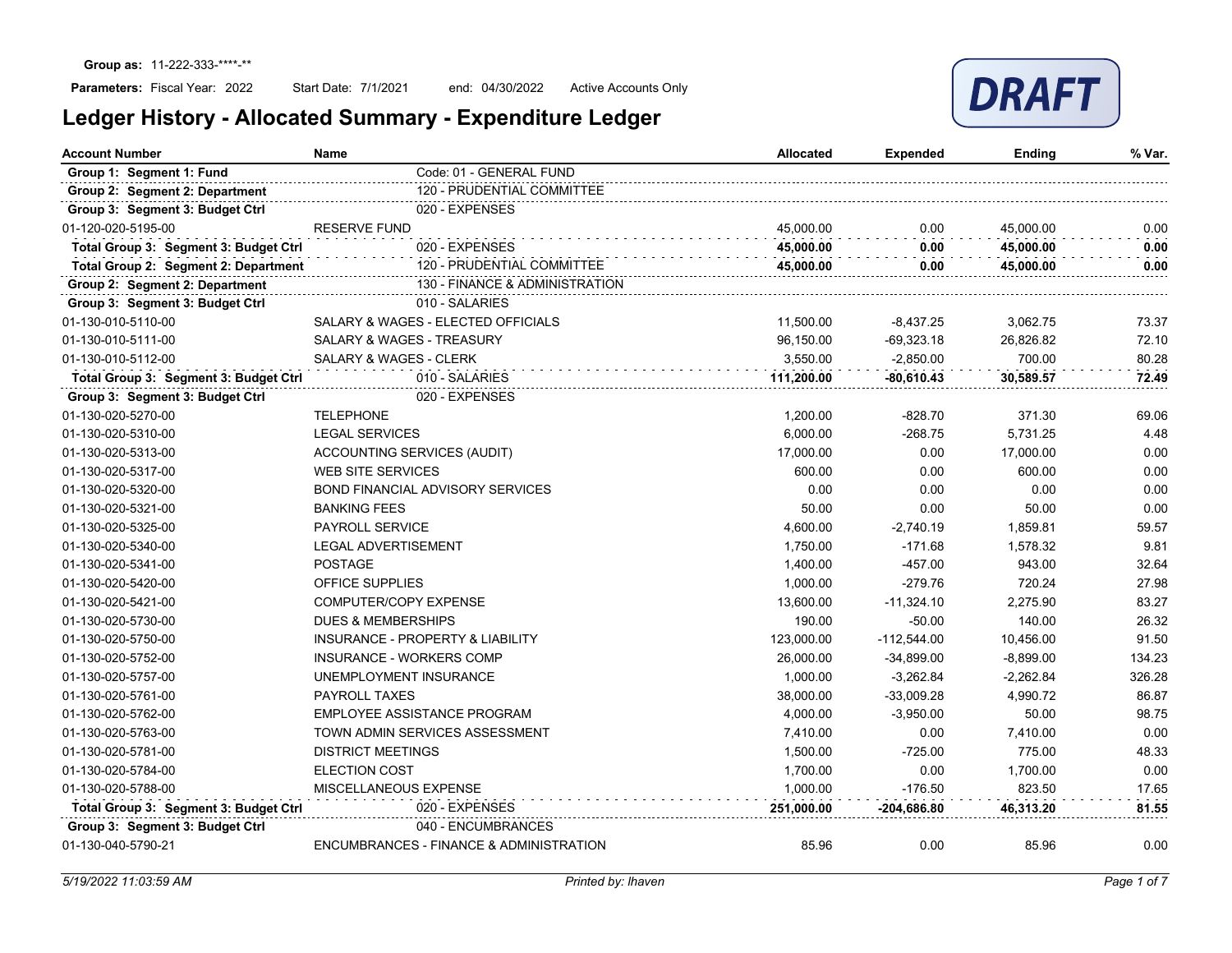Start Date: 7/1/2021 end: 04/30/2022 Active Accounts Only



| <b>Account Number</b>                 | Name                               | <b>Allocated</b> | <b>Expended</b> | Ending       | % Var. |
|---------------------------------------|------------------------------------|------------------|-----------------|--------------|--------|
| Total Group 3: Segment 3: Budget Ctrl | 040 - ENCUMBRANCES                 | 85.96            | 0.00            | 85.96        | 0.00   |
| Total Group 2: Segment 2: Department  | 130 - FINANCE & ADMINISTRATION     | 362,285.96       | -285,297.23     | 76,988.73    | 78.75  |
| Group 2: Segment 2: Department        | 220 - FIRE                         |                  |                 |              |        |
| Group 3: Segment 3: Budget Ctrl       | 010 - SALARIES                     |                  |                 |              |        |
| 01-220-010-5113-00                    | <b>SALARY &amp; WAGES - CHIEF</b>  | 160,465.00       | -137,831.94     | 22,633.06    | 85.90  |
| 01-220-010-5115-00                    | SALARY & WAGES - DEPUTY CHIEF      | 117,875.00       | $-95,745.14$    | 22,129.86    | 81.23  |
| 01-220-010-5120-00                    | SALARY & WAGES - PERM FULL TIME    | 959,800.00       | $-819,452.20$   | 140,347.80   | 85.38  |
| 01-220-010-5124-00                    | SALARY & WAGES - INCIDENT PERM     | 35,000.00        | $-46,346.16$    | $-11,346.16$ | 132.42 |
| 01-220-010-5125-00                    | SALARY & WAGES - TRAINING FT       | 75,000.00        | $-10,479.01$    | 64,520.99    | 13.97  |
| 01-220-010-5126-00                    | SALARY & WAGES - VACATION COVERAGE | 116,820.00       | $-92,870.02$    | 23,949.98    | 79.50  |
| 01-220-010-5127-00                    | SALARY & WAGES - SICK COVERAGE     | 100,000.00       | $-51,926.92$    | 48,073.08    | 51.93  |
| 01-220-010-5128-00                    | SALARY & WAGES - PERSONAL COVERAGE | 32,600.00        | $-17,023.25$    | 15,576.75    | 52.22  |
| 01-220-010-5129-00                    | SALARY & WAGES - HOLIDAY PAY       | 49,880.00        | $-64,036.80$    | $-14,156.80$ | 128.38 |
| 01-220-010-5130-00                    | SALARY & WAGES - FULL TIME INJURY  | 60,000.00        | $-77,778.24$    | $-17,778.24$ | 129.63 |
| 01-220-010-5131-00                    | SALARY & WAGES - OTHER UNION       | 2,000.00         | 0.00            | 2,000.00     | 0.00   |
| 01-220-010-5132-00                    | SALARY & WAGES - EMERG LABOR       | 25,000.00        | $-9,363.71$     | 15,636.29    | 37.45  |
| 01-220-010-5133-00                    | SALARY & WAGES - LONGEVITY PAY     | 9,550.00         | $-6,300.00$     | 3,250.00     | 65.97  |
| 01-220-010-5144-00                    | SALARY & WAGES - EDUC INCENTIVE    | 53,920.00        | 0.00            | 53,920.00    | 0.00   |
| 01-220-010-5150-00                    | SALARY & WAGES - OTHER FT          | 25,000.00        | $-12,661.99$    | 12,338.01    | 50.65  |
| 01-220-010-5155-00                    | SALARY & WAGES - EMS OFFICER       | 10,000.00        | $-1,369.58$     | 8,630.42     | 13.70  |
| Total Group 3: Segment 3: Budget Ctrl | 010 - SALARIES                     | 1,832,910.00     | $-1,443,184.96$ | 389,725.04   | 78.74  |
| Group 3: Segment 3: Budget Ctrl       | 020 - EXPENSES                     |                  |                 |              |        |
| 01-220-020-5210-00                    | <b>ELECTRICITY</b>                 | 14,000.00        | $-8,574.35$     | 5,425.65     | 61.25  |
| 01-220-020-5212-00                    | <b>HEATING</b>                     | 6,550.00         | $-5,646.19$     | 903.81       | 86.20  |
| 01-220-020-5213-00                    | GASOLINE/DIESEL                    | 12,000.00        | $-8,951.59$     | 3,048.41     | 74.60  |
| 01-220-020-5243-00                    | <b>REPAIRS/MAINT - BUILDINGS</b>   | 17,000.00        | $-7,454.25$     | 9,545.75     | 43.85  |
| 01-220-020-5245-00                    | REPAIRS/MAINT - GROUNDS            | 3,500.00         | $-1,290.21$     | 2,209.79     | 36.86  |
| 01-220-020-5246-00                    | REPAIRS/MAINT - VEHICLES           | 26,000.00        | $-16,222.98$    | 9,777.02     | 62.40  |
| 01-220-020-5247-00                    | REPAIRS/MAINT - RADIO EQUIP        | 5,000.00         | $-1,904.86$     | 3,095.14     | 38.10  |
| 01-220-020-5248-00                    | MAINT - PROTECTIVE CLOTHING        | 14,000.00        | $-769.99$       | 13,230.01    | 5.50   |
| 01-220-020-5249-00                    | <b>MAINT - UNIFORMS FT</b>         | 12,000.00        | $-3,964.06$     | 8,035.94     | 33.03  |
| 01-220-020-5270-00                    | <b>TELEPHONE</b>                   | 3,500.00         | $-2,260.31$     | 1,239.69     | 64.58  |
| 01-220-020-5275-00                    | 911 DISPATCH                       | 37,500.00        | $-36,634.67$    | 865.33       | 97.69  |
| 01-220-020-5277-00                    | <b>TELEPHONE LINES - OTHER</b>     | 4,500.00         | $-1,597.34$     | 2,902.66     | 35.50  |
| 01-220-020-5300-00                    | PROFESSIONAL SERVICES              | 0.00             | 0.00            | 0.00         | 0.00   |
| 01-220-020-5310-00                    | <b>LEGAL SERVICES</b>              | 35,000.00        | $-5,943.75$     | 29,056.25    | 16.98  |
| 01-220-020-5312-00                    | PHYSICALS/PAT                      | 3,400.00         | $-642.18$       | 2,757.82     | 18.89  |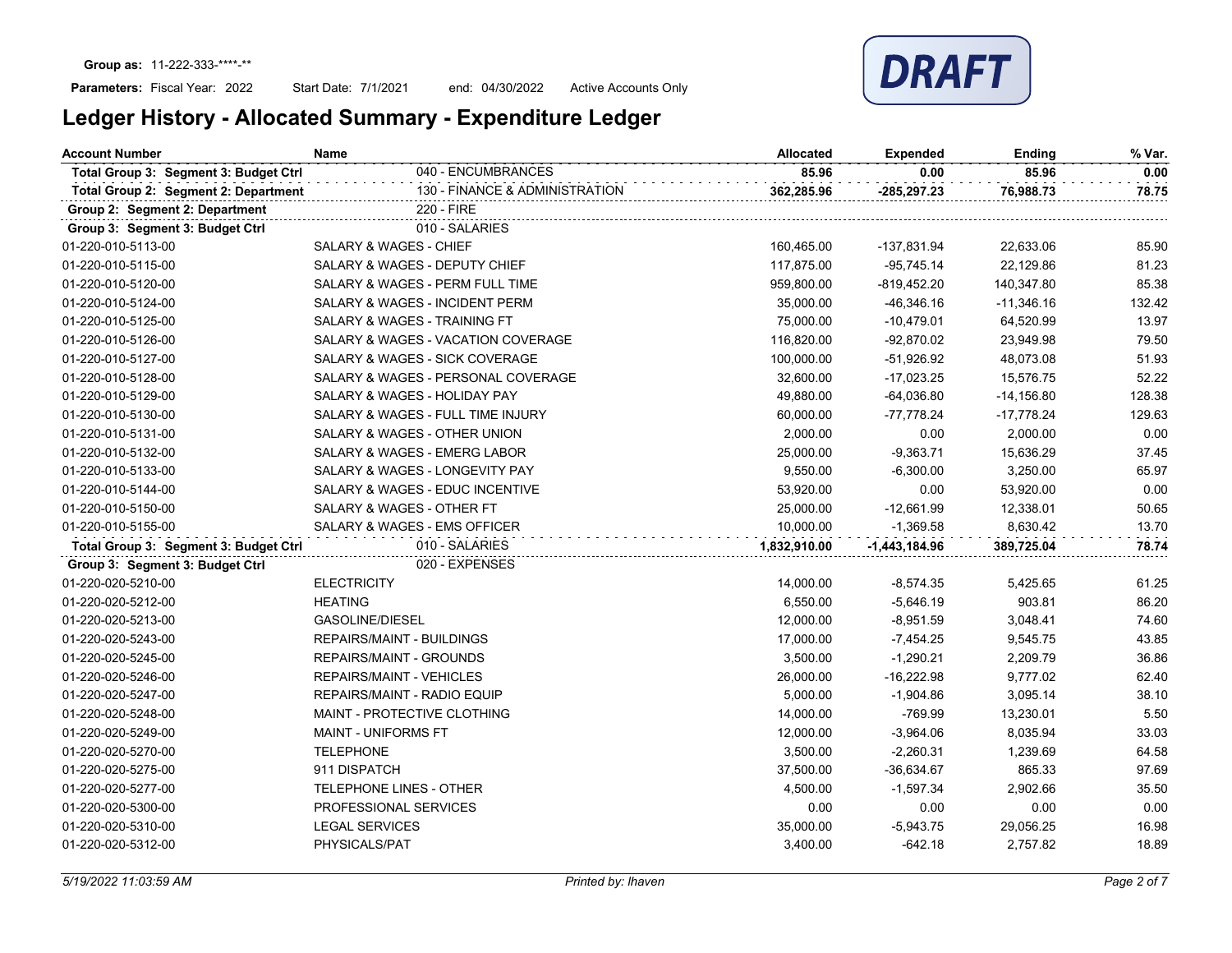Start Date: 7/1/2021 end: 04/30/2022 Active Accounts Only



| <b>Account Number</b>                 | <b>Name</b>                                | <b>Allocated</b> | <b>Expended</b> | Ending       | % Var. |
|---------------------------------------|--------------------------------------------|------------------|-----------------|--------------|--------|
| 01-220-020-5316-00                    | <b>CMED FEES</b>                           | 4.000.00         | $-2,095.73$     | 1.904.27     | 52.39  |
| 01-220-020-5324-00                    | AMBULANCE BILLING                          | 12,000.00        | $-7,100.27$     | 4,899.73     | 59.17  |
| 01-220-020-5343-00                    | <b>ADMINISTRATIVE EXPENSE</b>              | 18,000.00        | $-3,668.29$     | 14,331.71    | 20.38  |
| 01-220-020-5420-00                    | OFFICE SUPPLIES                            | 3,500.00         | $-200.42$       | 3,299.58     | 5.73   |
| 01-220-020-5423-00                    | <b>FIRE/RESCUE EQUIPMENT</b>               | 10,000.00        | $-1,572.51$     | 8,427.49     | 15.73  |
| 01-220-020-5424-00                    | <b>BUILDING SUPPLIES</b>                   | 8,000.00         | $-2,646.44$     | 5,353.56     | 33.08  |
| 01-220-020-5427-00                    | AMBULANCE SUPPLIES/EQUIPMENT               | 38,500.00        | $-25,894.14$    | 12,605.86    | 67.26  |
| 01-220-020-5730-00                    | <b>DUES &amp; MEMBERSHIPS</b>              | 2,500.00         | $-1,000.00$     | 1,500.00     | 40.00  |
| 01-220-020-5740-00                    | <b>TRAINING &amp; EDUCATION</b>            | 22,000.00        | $-4,436.00$     | 17,564.00    | 20.16  |
| 01-220-020-5741-00                    | FIRE PREVENTION EDUCATION                  | 1,200.00         | $-278.94$       | 921.06       | 23.25  |
| 01-220-020-5759-00                    | <b>INFORMATION TECHNOLOGIES</b>            | 23,000.00        | $-11,911.68$    | 11,088.32    | 51.79  |
| 01-220-020-5767-00                    | <b>STATE GRANTS - FIRE</b>                 | 0.00             | $-68.092.90$    | $-68.092.90$ | 0.00   |
| 01-220-020-5788-00                    | MISCELLANEOUS EXPENSE                      | 1.000.00         | $-272.57$       | 727.43       | 27.26  |
| Total Group 3: Segment 3: Budget Ctrl | 020 - EXPENSES                             | 337,650.00       | -231,026.62     | 106,623.38   | 68.42  |
| Group 3: Segment 3: Budget Ctrl       | 040 - ENCUMBRANCES                         |                  |                 |              |        |
| 01-220-040-5790-21                    | <b>ENCUMBRANCES - FIRE</b>                 | 3.980.92         | $-3,980.92$     | 0.00         | 100.00 |
| Total Group 3: Segment 3: Budget Ctrl | 040 - ENCUMBRANCES                         | 3,980.92         | $-3,980.92$     | 0.00         | 100.00 |
| Total Group 2: Segment 2: Department  | 220 - FIRE                                 | 2.174.540.92     | $-1.678.192.50$ | 496.348.42   | 77.17  |
| Group 2: Segment 2: Department        | 424 - STREET LIGHTING                      |                  |                 |              |        |
| Group 3: Segment 3: Budget Ctrl       | 020 - EXPENSES                             |                  |                 |              |        |
| 01-424-020-5210-00                    | <b>STREET LIGHTS - ELECTRICITY</b>         | 5,100.00         | $-4,104.97$     | 995.03       | 80.49  |
| 01-424-020-5240-00                    | <b>STREET LIGHTS - MAINT</b>               | 1,900.00         | $-199.98$       | 1,700.02     | 10.53  |
| Total Group 3: Segment 3: Budget Ctrl | 020 - EXPENSES                             | 7,000.00         | $-4.304.95$     | 2,695.05     | 61.50  |
| Group 3: Segment 3: Budget Ctrl       | 040 - ENCUMBRANCES                         |                  |                 |              |        |
| 01-424-040-5790-21                    | <b>ENCUMBRANCES - STREET LIGHTS</b>        | 593.38           | $-593.38$       | 0.00         | 100.00 |
| Total Group 3: Segment 3: Budget Ctrl | 040 - ENCUMBRANCES                         | 593.38           | $-593.38$       | 0.00         | 100.00 |
| Total Group 2: Segment 2: Department  | 424 - STREET LIGHTING                      | 7,593.38         | $-4,898.33$     | 2,695.05     | 64.51  |
| Group 2: Segment 2: Department        | <b>450 - WATER</b>                         |                  |                 |              |        |
| Group 3: Segment 3: Budget Ctrl       | 010 - SALARIES                             |                  |                 |              |        |
| 01-450-010-5114-00                    | SALARY & WAGES - SUPERINTENDENT            | 109,180.00       | $-88,683.84$    | 20,496.16    | 81.23  |
| 01-450-010-5120-00                    | SALARY & WAGES - SENIOR & JUNIOR OPERATORS | 175,155.00       | $-136,245.60$   | 38,909.40    | 77.79  |
| 01-450-010-5121-00                    | SALARY & WAGES - OFFICE MANAGER            | 63,994.00        | $-51,982.40$    | 12,011.60    | 81.23  |
| 01-450-010-5134-00                    | SALARY & WAGES - OT                        | 15,000.00        | $-11,299.91$    | 3,700.09     | 75.33  |
| 01-450-010-5140-00                    | SALARY & WAGES - ON-CALL                   | 11,700.00        | $-9,675.00$     | 2,025.00     | 82.69  |
| Total Group 3: Segment 3: Budget Ctrl | 010 - SALARIES                             | 375,029.00       | -297,886.75     | 77,142.25    | 79.43  |
| Group 3: Segment 3: Budget Ctrl       | 020 - EXPENSES                             |                  |                 |              |        |
| 01-450-020-5210-00                    | <b>ELECTRICITY</b>                         | 75,000.00        | -53,694.66      | 21,305.34    | 71.59  |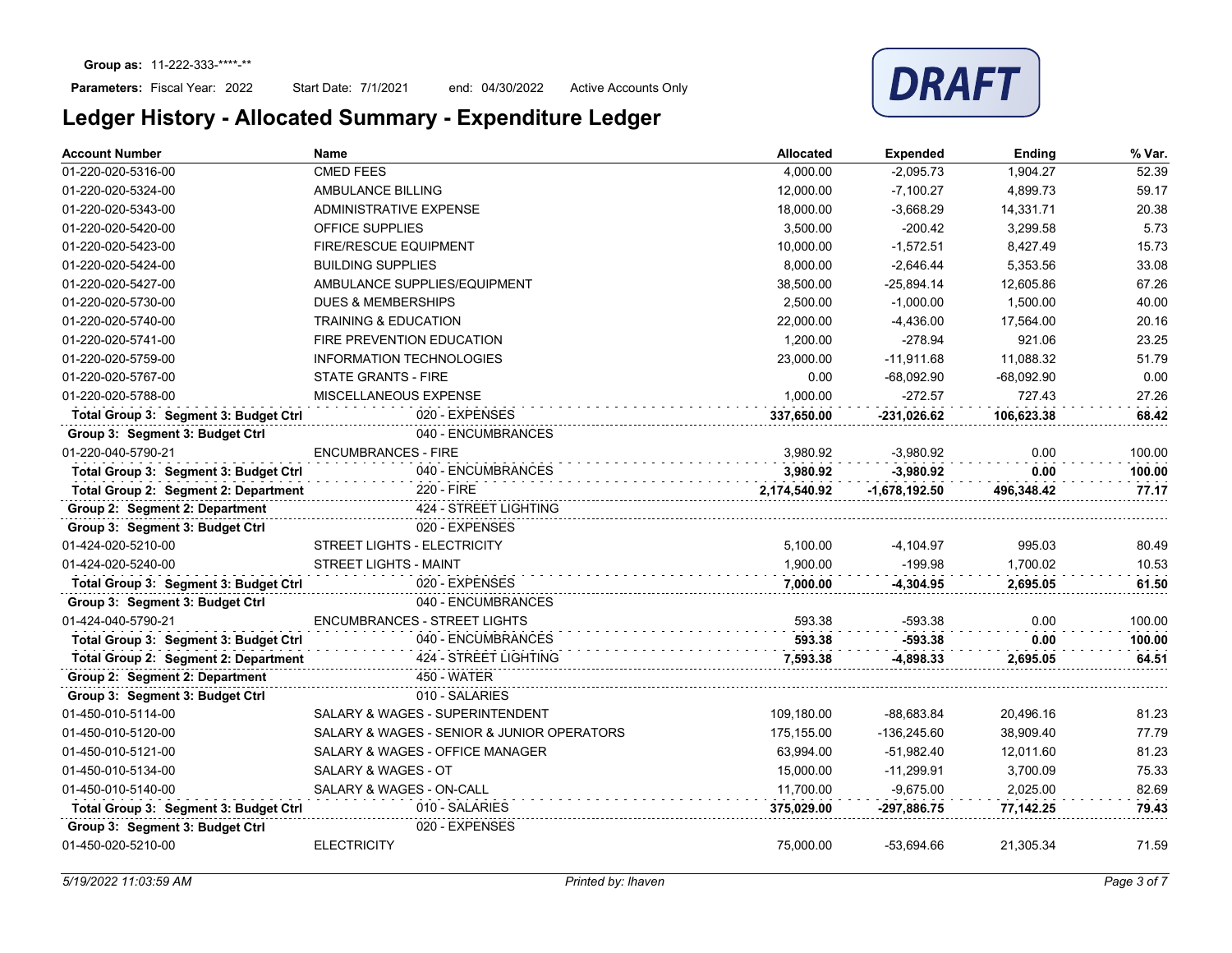## Parameters: Fiscal Year: 2022

Start Date: 7/1/2021 end: 04/30/2022 Active Accounts Only



| <b>Account Number</b>                 | Name                              | <b>Allocated</b> | <b>Expended</b> | Ending      | % Var. |
|---------------------------------------|-----------------------------------|------------------|-----------------|-------------|--------|
| 01-450-020-5212-00                    | <b>HEATING</b>                    | 2,500.00         | $-2,447.84$     | 52.16       | 97.91  |
| 01-450-020-5213-00                    | <b>GASOLINE/DIESEL</b>            | 10,000.00        | $-8,183.67$     | 1,816.33    | 81.84  |
| 01-450-020-5214-00                    | <b>CHEMICALS</b>                  | 25,000.00        | $-12,831.50$    | 12,168.50   | 51.33  |
| 01-450-020-5241-00                    | <b>REPAIRS/MAINT - MAINS</b>      | 13,500.00        | -27,797.56      | -14,297.56  | 205.91 |
| 01-450-020-5242-00                    | <b>REPAIRS/MAINT - STATIONS</b>   | 40,000.00        | $-42,500.96$    | $-2,500.96$ | 106.25 |
| 01-450-020-5243-00                    | <b>REPAIRS/MAINT - BUILDINGS</b>  | 5,000.00         | $-731.88$       | 4,268.12    | 14.64  |
| 01-450-020-5244-00                    | <b>REPAIRS/MAINT - TESTING</b>    | 15,000.00        | $-7,793.92$     | 7,206.08    | 51.96  |
| 01-450-020-5245-00                    | <b>REPAIRS/MAINT - GROUNDS</b>    | 8,000.00         | $-3,760.47$     | 4,239.53    | 47.01  |
| 01-450-020-5246-00                    | <b>REPAIRS/MAINT - VEHICLES</b>   | 3,200.00         | $-2,887.95$     | 312.05      | 90.25  |
| 01-450-020-5249-00                    | <b>UNIFORMS</b>                   | 2,000.00         | $-1,187.62$     | 812.38      | 59.38  |
| 01-450-020-5270-00                    | <b>TELEPHONE</b>                  | 3,100.00         | $-2,236.64$     | 863.36      | 72.15  |
| 01-450-020-5276-00                    | <b>CONSUMPTION ASSESSMENT</b>     | 2,000.00         | $-1,951.82$     | 48.18       | 97.59  |
| 01-450-020-5311-00                    | ENGINEERING/LEGAL                 | 50,000.00        | -6,436.73       | 43,563.27   | 12.87  |
| 01-450-020-5340-00                    | <b>LEGAL ADVERTISEMENT</b>        | 5,000.00         | 0.00            | 5,000.00    | 0.00   |
| 01-450-020-5341-00                    | <b>POSTAGE</b>                    | 7,500.00         | $-4,717.81$     | 2,782.19    | 62.90  |
| 01-450-020-5342-00                    | <b>PRINTING</b>                   | 8,000.00         | $-6,761.99$     | 1,238.01    | 84.52  |
| 01-450-020-5420-00                    | <b>OFFICE SUPPLIES</b>            | 1,000.00         | $-292.88$       | 707.12      | 29.29  |
| 01-450-020-5421-00                    | COMPUTER/COPY EXPENSE             | 8,300.00         | $-4,047.45$     | 4,252.55    | 48.76  |
| 01-450-020-5424-00                    | <b>BUILDING SUPPLIES</b>          | 500.00           | $-431.94$       | 68.06       | 86.39  |
| 01-450-020-5425-00                    | TOOLS/HARDWARE                    | 1,500.00         | $-412.24$       | 1,087.76    | 27.48  |
| 01-450-020-5450-00                    | METER REPLACEMENT                 | 10,000.00        | $-403.30$       | 9,596.70    | 4.03   |
| 01-450-020-5730-00                    | <b>DUES &amp; LICENSES</b>        | 2,650.00         | $-2,822.56$     | $-172.56$   | 106.51 |
| 01-450-020-5740-00                    | <b>TRAINING &amp; EDUCATION</b>   | 6,000.00         | $-2,338.96$     | 3,661.04    | 38.98  |
| 01-450-020-5788-00                    | MISCELLANEOUS EXPENSE             | 1,500.00         | $-475.00$       | 1,025.00    | 31.67  |
| 01-450-020-5789-00                    | SERVICE CONNECTIONS               | 26,000.00        | $-25,357.63$    | 642.37      | 97.53  |
| Total Group 3: Segment 3: Budget Ctrl | 020 - EXPENSES                    | 332,250.00       | -222,504.98     | 109,745.02  | 66.97  |
| Group 3: Segment 3: Budget Ctrl       | 040 - ENCUMBRANCES                |                  |                 |             |        |
| 01-450-040-5790-21                    | <b>ENCUMBRANCES - WATER</b>       | 29.248.85        | $-29,248.85$    | 0.00        | 100.00 |
| Total Group 3: Segment 3: Budget Ctrl | 040 - ENCUMBRANCES                | 29,248.85        | $-29,248.85$    | 0.00        | 100.00 |
| Group 3: Segment 3: Budget Ctrl       | 090 - TRANSFERS                   |                  |                 |             |        |
| 01-450-090-5963-00                    | USDA MAINTENANCE RESERVE TRANSFER | 15,500.00        | $-15,500.00$    | 0.00        | 100.00 |
| Total Group 3: Segment 3: Budget Ctrl | 090 - TRANSFERS                   | 15,500.00        | $-15,500.00$    | 0.00        | 100.00 |
| Total Group 2: Segment 2: Department  | <b>450 - WATER</b>                | 752,027.85       | -565,140.58     | 186,887.27  | 75.15  |
| Group 2: Segment 2: Department        | 490 - FACILITIES MAINTENANCE      |                  |                 |             |        |
| Group 3: Segment 3: Budget Ctrl       | 010 - SALARIES                    |                  |                 |             |        |
| 01-490-010-5160-00                    | SALARY & WAGES - PART TIME        | 3,759.00         | $-4,546.94$     | -787.94     | 120.96 |
| Total Group 3: Segment 3: Budget Ctrl | 010 - SALARIES                    | 3,759.00         | $-4,546.94$     | -787.94     | 120.96 |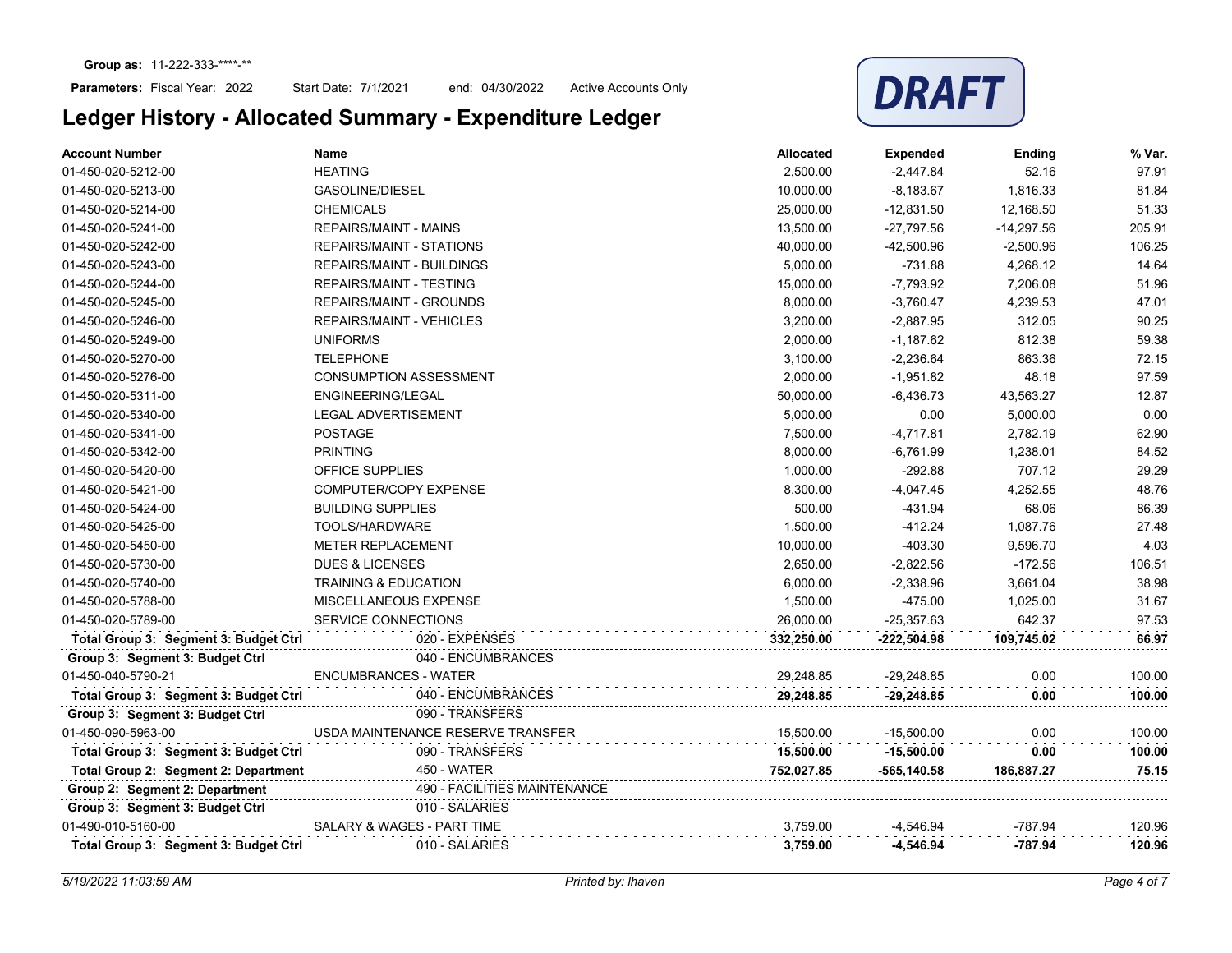

| <b>Account Number</b>                 | Name                                  | <b>Allocated</b> | <b>Expended</b> | <b>Ending</b> | % Var. |
|---------------------------------------|---------------------------------------|------------------|-----------------|---------------|--------|
| Group 3: Segment 3: Budget Ctrl       | 020 - EXPENSES                        |                  |                 |               |        |
| 01-490-020-5210-00                    | <b>ELECTRICITY</b>                    | 2,000.00         | $-1,052.74$     | 947.26        | 52.64  |
| 01-490-020-5211-00                    | <b>WATER</b>                          | 400.00           | $-173.00$       | 227.00        | 43.25  |
| 01-490-020-5212-00                    | <b>HEAT - OIL/GAS</b>                 | 2.400.00         | $-2.345.14$     | 54.86         | 97.71  |
| 01-490-020-5243-00                    | <b>REPAIRS/MAINT - BUILDINGS</b>      | 7,000.00         | $-577.20$       | 6,422.80      | 8.25   |
| 01-490-020-5245-00                    | <b>REPAIRS/MAINT - GROUNDS</b>        | 5,000.00         | $-4,902.72$     | 97.28         | 98.05  |
| 01-490-020-5251-00                    | <b>REPAIRS/MAINT - HVAC</b>           | 500.00           | $-1,168.30$     | $-668.30$     | 233.66 |
| 01-490-020-5270-00                    | <b>TELEPHONE &amp; INTERNET</b>       | 1,700.00         | $-1,392.17$     | 307.83        | 81.89  |
| 01-490-020-5273-00                    | <b>ALARM SERVICE</b>                  | 425.00           | $-725.00$       | $-300.00$     | 170.59 |
| 01-490-020-5424-00                    | <b>BUILDING SUPPLIES</b>              | 200.00           | $-71.20$        | 128.80        | 35.60  |
| 01-490-020-5426-00                    | <b>CUSTODIAL SUPPLIES</b>             | 300.00           | 0.00            | 300.00        | 0.00   |
| 01-490-020-5788-00                    | MISCELLANEOUS EXPENSE                 | 100.00           | $-1.67$         | 98.33         | 1.67   |
| Total Group 3: Segment 3: Budget Ctrl | 020 - EXPENSES                        | 20,025.00        | $-12,409.14$    | 7,615.86      | 61.97  |
| Group 3: Segment 3: Budget Ctrl       | 040 - ENCUMBRANCES                    |                  |                 |               |        |
| 01-490-040-5790-21                    | ENCUMBRANCES - PUBLIC BUILDINGS       | 279.00           | $-279.00$       | 0.00          | 100.00 |
| Total Group 3: Segment 3: Budget Ctrl | 040 - ENCUMBRANCES                    | 279.00           | $-279.00$       | 0.00          | 100.00 |
| Total Group 2: Segment 2: Department  | <b>490 - FACILITIES MAINTENANCE</b>   | 24.063.00        | $-17,235.08$    | 6,827.92      | 71.62  |
| Group 2: Segment 2: Department        | 610 - PUBLIC LIBRARY                  |                  |                 |               |        |
| Group 3: Segment 3: Budget Ctrl       | 020 - EXPENSES                        |                  |                 |               |        |
| 01-610-020-5766-00                    | <b>LIBRARY FUNDING</b>                | 24,255.00        | $-24,255.00$    | 0.00          | 100.00 |
| Total Group 3: Segment 3: Budget Ctrl | 020 - EXPENSES                        | 24,255.00        | $-24,255.00$    | 0.00          | 100.00 |
| Total Group 2: Segment 2: Department  | 610 - PUBLIC LIBRARY                  | 24,255.00        | $-24,255.00$    | 0.00          | 100.00 |
| Group 2: Segment 2: Department        | 710 - DEBT SERVICE                    |                  |                 |               |        |
| Group 3: Segment 3: Budget Ctrl       | 020 - EXPENSES                        |                  |                 |               |        |
| 01-710-020-5910-00                    | LONG TERM DEBT - PRINCIPAL            | 0.00             | 0.00            | 0.00          | 0.00   |
| 01-710-020-5911-00                    | LONG TERM DEBT-PRINCIPAL -USDA        | 52,632.00        | $-52,632.00$    | 0.00          | 100.00 |
| 01-710-020-5912-00                    | LONG TERM DEBT - PRINCIPAL (new note) | 230,000.00       | $-230,000.00$   | 0.00          | 100.00 |
| 01-710-020-5915-00                    | LONG TERM DEBT - INTEREST             | 73.000.00        | $-103.600.00$   | $-30.600.00$  | 141.92 |
| 01-710-020-5916-00                    | LONG TERM DEBT-INTEREST - USDA        | 40.263.00        | $-40,263.12$    | $-0.12$       | 100.00 |
| 01-710-020-5920-00                    | SHORT-TERM DEBT - PRINCIPAL           | 0.00             | 0.00            | 0.00          | 0.00   |
| 01-710-020-5925-00                    | SHORT TERM INTEREST - NOTES           | 0.00             | 0.00            | 0.00          | 0.00   |
| 01-710-020-5926-00                    | SHORT TERM INTEREST - ABATEMENTS      | 50.00            | 0.00            | 50.00         | 0.00   |
| Total Group 3: Segment 3: Budget Ctrl | 020 - EXPENSES                        | 395,945.00       | $-426, 495.12$  | $-30,550.12$  | 107.72 |
| Total Group 2: Segment 2: Department  | 710 - DEBT SERVICE                    | 395,945.00       | -426,495.12     | -30,550.12    | 107.72 |
| Group 2: Segment 2: Department        | 910 - EMPLOYEE BENEFITS               |                  |                 |               |        |
| Group 3: Segment 3: Budget Ctrl       | 020 - EXPENSES                        |                  |                 |               |        |
| 01-910-020-5753-00                    | <b>INSURANCE - HEALTH</b>             | 323,000.00       | $-222,599.37$   | 100,400.63    | 68.92  |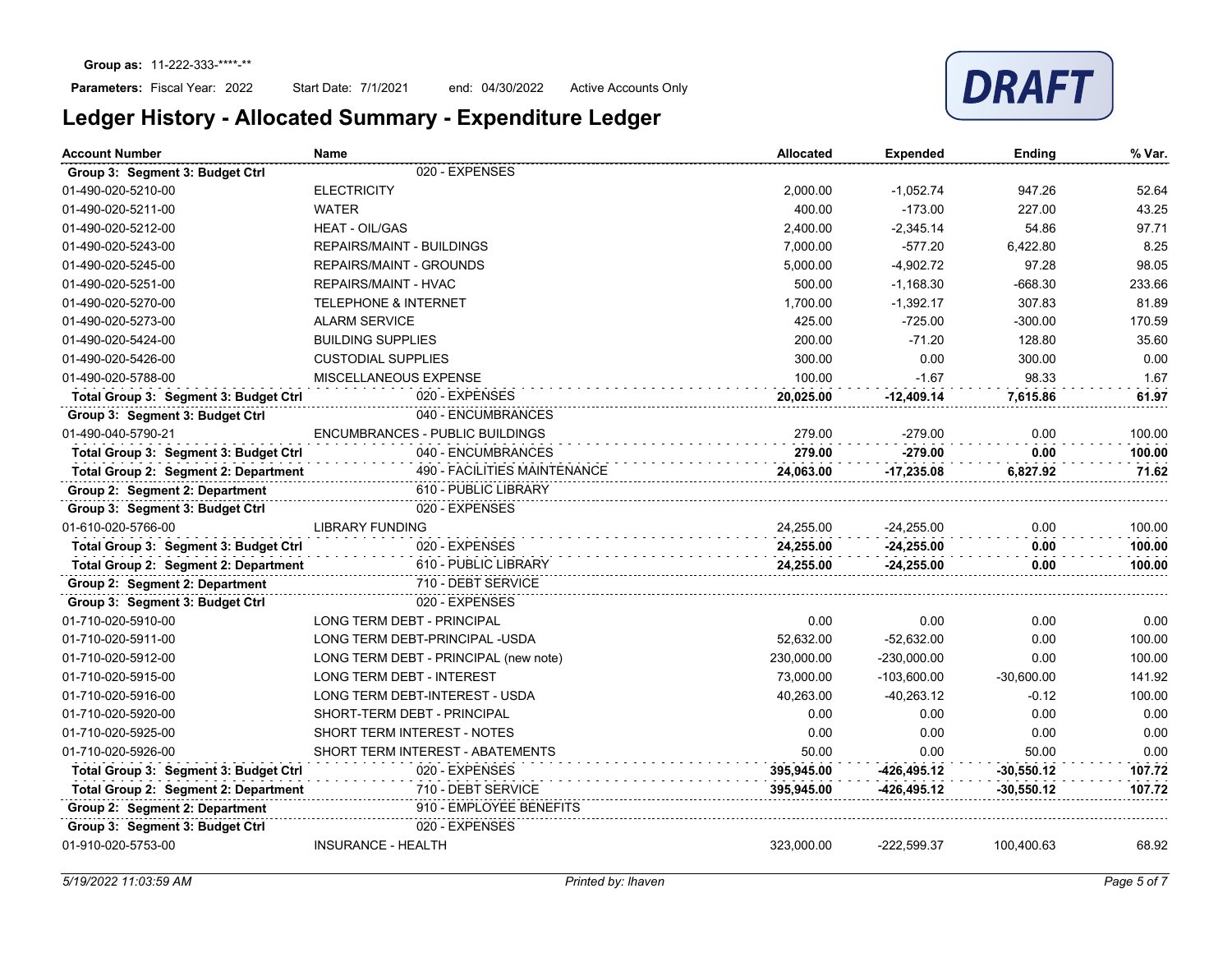## Parameters: Fiscal Year: 2022

Start Date: 7/1/2021 end: 04/30/2022 Active Accounts Only

|  |  | Ledger History - Allocated Summary - Expenditure Ledger |
|--|--|---------------------------------------------------------|
|--|--|---------------------------------------------------------|

| <b>Account Number</b>                 | Name                                      | <b>Allocated</b> | <b>Expended</b> | Ending        | % Var. |
|---------------------------------------|-------------------------------------------|------------------|-----------------|---------------|--------|
| 01-910-020-5754-00                    | <b>INSURANCE - LIFE</b>                   | 500.00           | $-322.96$       | 177.04        | 64.59  |
| 01-910-020-5755-00                    | INSURANCE - DENTAL                        | 19,500.00        | $-11,903.53$    | 7,596.47      | 61.04  |
| 01-910-020-5756-00                    | MEDICAL INSURANCE OPTION PAYMENT          | 42,530.00        | -45,760.40      | $-3,230.40$   | 107.60 |
| 01-910-020-5760-00                    | RETIREMENT ASSESSMENT                     | 322,870.00       | $-322,863.00$   | 7.00          | 100.00 |
| Total Group 3: Segment 3: Budget Ctrl | 020 - EXPENSES                            | 708,400.00       | $-603,449.26$   | 104.950.74    | 85.18  |
| Total Group 2: Segment 2: Department  | 910 - EMPLOYEE BENEFITS                   | 708,400.00       | $-603,449.26$   | 104,950.74    | 85.18  |
| Group 2: Segment 2: Department        | 990 - District                            |                  |                 |               |        |
| Group 3: Segment 3: Budget Ctrl       | 090 - TRANSFERS                           |                  |                 |               |        |
| 01-990-090-5962-00                    | TRANSFER TO STABILIZATION FUND            | 35,000.00        | $-35,000.00$    | 0.00          | 100.00 |
| 01-990-090-5965-00                    | TRANSFER TO OPEB TRUST FUND               | 239,600.00       | $-239,600.00$   | 0.00          | 100.00 |
| 01-990-090-5969-00                    | TRANSFER TO WATER DEPT STABILIZATION FUND | 45.960.00        | -45.960.00      | 0.00          | 100.00 |
| Total Group 3: Segment 3: Budget Ctrl | 090 - TRANSFERS                           | 320.560.00       | $-320.560.00$   | 0.00          | 100.00 |
| Total Group 2: Segment 2: Department  | 990 - District                            | 320,560.00       | $-320.560.00$   | 0.00          | 100.00 |
| Total Group 1: Segment 1: Fund        | Code: 01 - GENERAL FUND                   | 4,814,671.11     | $-3,925,523.10$ | 889,148.01    | 81.53  |
| Group 1: Segment 1: Fund              | Code: 30 - CAPITAL PROJECTS FUND          |                  |                 |               |        |
| Group 2: Segment 2: Department        | 220 - FIRE                                |                  |                 |               |        |
| Group 3: Segment 3: Budget Ctrl       | 020 - EXPENSES                            |                  |                 |               |        |
| 30-220-020-5860-22                    | VEHICLE FOR DEPUTY CHIEF                  | 48.000.00        | -47,362.31      | 637.69        | 98.67  |
| Total Group 3: Segment 3: Budget Ctrl | 020 - EXPENSES                            | 48,000.00        | -47,362.31      | 637.69        | 98.67  |
| Group 3: Segment 3: Budget Ctrl       | 203 - FIRE REHAB                          |                  |                 |               |        |
| 30-220-203-5831-20                    | <b>FIRE STATION REPAIRS</b>               | 40,694.70        | $-24,236.51$    | 16,458.19     | 59.56  |
| Total Group 3: Segment 3: Budget Ctrl | 203 - FIRE REHAB                          | 40,694.70        | $-24,236.51$    | 16,458.19     | 59.56  |
| Total Group 2: Segment 2: Department  | 220 - FIRE                                | 88,694.70        | -71,598.82      | 17,095.88     | 80.73  |
| Group 2: Segment 2: Department        | 450 - WATER                               |                  |                 |               |        |
| Group 3: Segment 3: Budget Ctrl       | 404 - 20-11 WATER SECURITY SYSTEM         |                  |                 |               |        |
| 30-450-404-5832-00                    | <b>USDA EXPENDITURES</b>                  | 0.00             | $-275.00$       | $-275.00$     | 0.00   |
| 30-450-404-5851-19                    | WATER DEPT SECURITY SYSTEM                | 42,975.00        | $-8,445.18$     | 34,529.82     | 19.65  |
| Total Group 3: Segment 3: Budget Ctrl | 404 - 20-11 WATER SECURITY SYSTEM         | 42,975.00        | $-8,720.18$     | 34,254.82     | 20.29  |
| Group 3: Segment 3: Budget Ctrl       | 410 - 10-15 WATER TANKS                   |                  |                 |               |        |
| 30-450-410-5830-15                    | <b>WATER TANK</b>                         | 312.634.00       | 0.00            | 312.634.00    | 0.00   |
| Total Group 3: Segment 3: Budget Ctrl | 410 - 10-15 WATER TANKS                   | 312,634.00       | 0.00            | 312,634.00    | 0.00   |
| Total Group 2: Segment 2: Department  | <b>450 - WATER</b>                        | 355,609.00       | $-8,720.18$     | 346,888.82    | 2.45   |
| Group 2: Segment 2: Department        | 490 - FACILITIES MAINTENANCE              |                  |                 |               |        |
| Group 3: Segment 3: Budget Ctrl       | 020 - EXPENSES                            |                  |                 |               |        |
| 30-490-020-5241-18                    | <b>SPACE REVIEW</b>                       | 42,687.00        | 0.00            | 42,687.00     | 0.00   |
| 30-490-020-5241-22                    | USE DETERMINATION - SCHOOL PROPERTY       | $-207,500.00$    | 0.00            | $-207,500.00$ | 0.00   |
| 30-490-020-5243-22                    | ACQUISITION & MAINT - SCHOOL PROPERTY     | $-45,000.00$     | 0.00            | -45,000.00    | 0.00   |